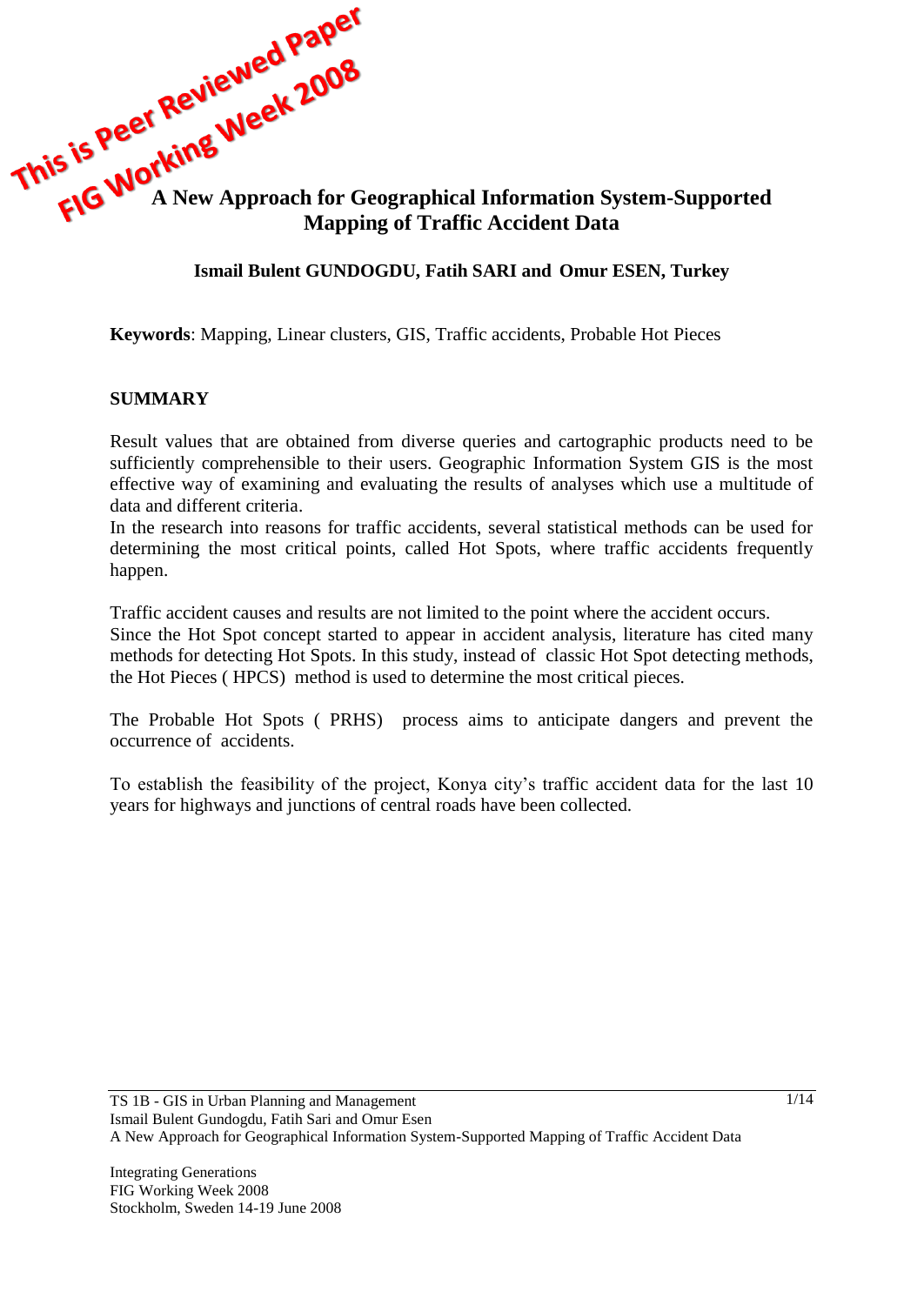# **A New Approach for Geographical Information System-Supported Mapping of Traffic Accident Data**

## **Ismail Bulent GUNDOGDU, Fatih SARI and Omur ESEN, Turkey**

## **1 INTRODUCTION**

Increasing world population and corresponding vehicle count create new problems in trafficflow. Rapidly-increasing mortality and injury from traffic accidents now have a notable priority.

A report from the World Health Organization (WHO) and the World Bank (WB) (2004) on road traffic accidents and injuries estimated 1.2 million people are killed in road crashes each year and as many as 50 million are injured worldwide (Rathinam et al., 2007; Rutter and Quine, 1996; Hilakivi et al., 1989). Estimation of the World Bank, traffic accidents will be the third reason of death in 2020.

A questionnaire done by 800 people whose relatives lost their lives in traffic accidents in European countries revealed that 37% of those had tendency to commit a suicide and 64% of those had depression in subsequent 3 years. Further, another questionnaire applied in Turkey revealed that 50% of 240 people whose relatives lost their lives in traffic accidents suffered from insomnia and 39.2% suffered from hysteria in addition to depression (Arslan,2007).

Traffic accidents on highways tend to cluster on straight roads, which can cause sleepiness and inattention, or on substantially curved roads with a limited view or in forest or sloping areas. Accidents have complicated factors owing to these and many other features.

A lot of complex factors and differing locations of accident occurrences have to be examined in information systems. An information system consists of a range of operations from observation to analysis-presentation, and the system aims to increase user-decision capability. At the end of the process the user can select the best decision by asking "what " and "why" questions (Yomralıoğlu, 2002).

GIS makes it possible to analyse data spatially and to make models for solving problems, creating different databases at all levels, from producing particular scenarios to obtaining results. Spatial and textual data concerning actual accidents are analysed together in such studies. Many different illustrations are possible on maps by use of statistical estimations based on a great amount of data. Hence, points or locations with greater accident probability for any reason can be determined. Determination of an accurate analysis method with GIS, which provides many such methods, together with accurate estimations and essential facts about the case, is crucial for accurate results. Definition and treatment of the term Hot Spot, which is the main actor in such studies, will be reviewed shortly in this chapter.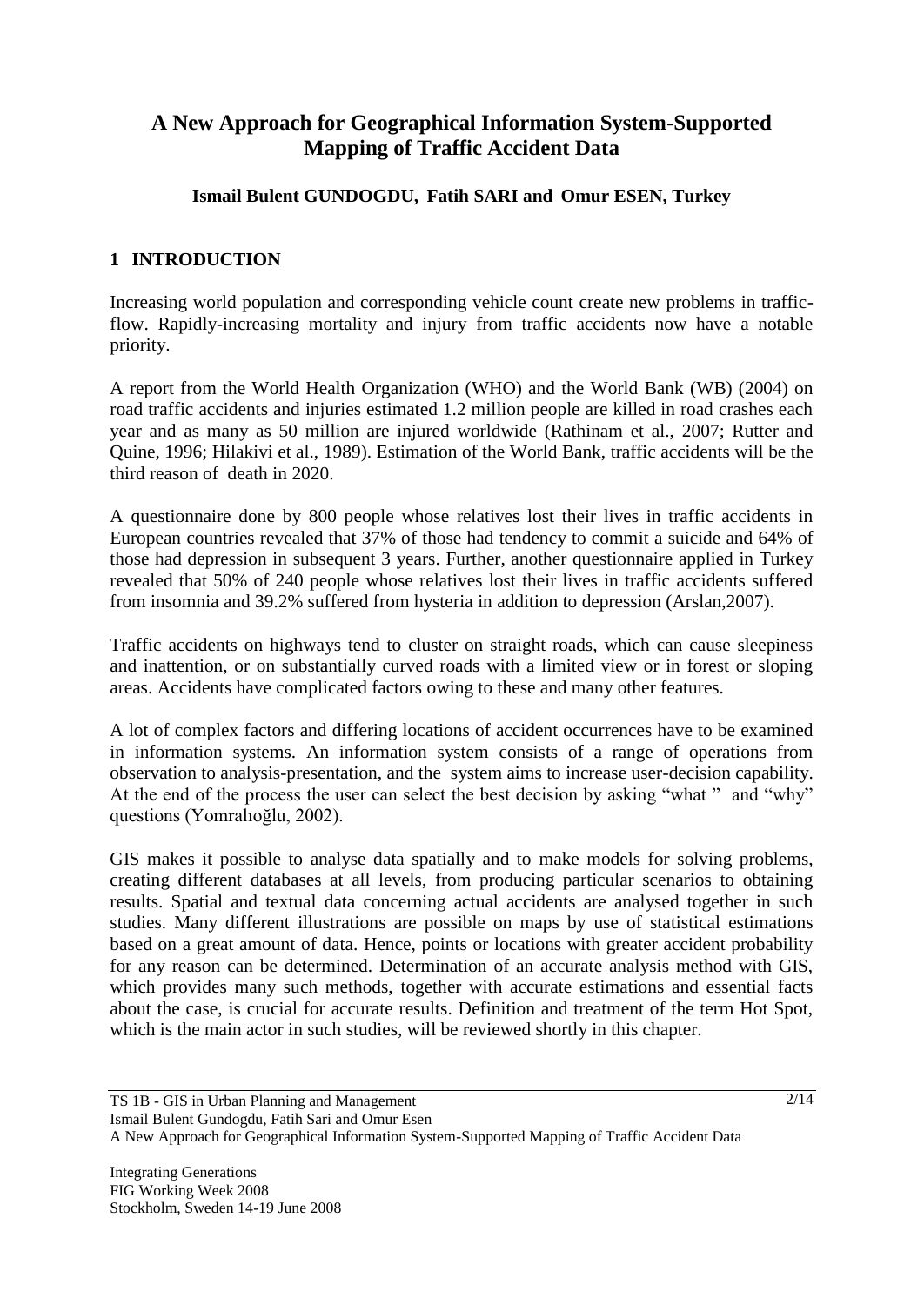Areas of concentrated crime are often referred to as Hot Spots. Researchers and police use the term in many different ways. Some refer to Hot Spot addresses (Eck and Weisburd, 1995; Sherman, Gartin, and Buerger, 1989), others refer to Hot Spot blocks (Taylor, Gottfredson, and Brower, 1984; Weisburd and Green, 1994), and others examine clusters of blocks (Block and Block, 1995).

This study differs from others in that it analyses "pieces" instead of accident points and increases the capability of examining roads by determining "probable pieces" before a traffic accident happens.

## **2 LITERATURE REVIEW**

Traffic accidents are the consequence of traffic movements, which take place uniquely along a road network. The existing methods for detecting dangerous locations, such as the Kernel or the local spatial autocorrelation method (Flahaut et al, 2003; Steenberghen et al, 2004), are based on Euclidean distances, and thus disregard the specific nature of traffic movement. Traffic accidents tend to be concentrated in clusters in geographic (e.g. Yamada & Thill, 2004); Accidents are more likely to occur at dangerous locations. Concentrations of traffic accident occurrences suggest spatial dependence between accidents and common causes. These "black zones", or zones with significantly high accident numbers, can be detected by several geostatistical techniques. This identification and analysis of locations producing more accident than the average, is hence an important step in traffic accident prevention. ( Aerts et al., 2006).

Many vision algorithms depend on the estimation of a probability density function from observations. Kernel Density Estimation techniques are quite general and powerful methods for the problem, but have a significant disadvantage in that they are computationally intensive (Elgammal et al, 2003).

In the study on Eskişehir (Güvenal et al., 2006) accident intensity analysis is realised by use of accident data for junction points, defined as Hot Spots, which have seen numerous accidents,.

In the study on Isparta (Tuncuk et al., 2004) besides the definition of Hot Spots by use of accident numbers, accident day and hours data are added to the database for detecting Hot Spots related to specific times.

All these studies are aimed at detecting junction points, or Hot Spots, where accidents happen more frequently than elsewhere. But only detecting Hot Spots is not a permanent solution to the real problem. The crucial issue is detecting accident points by specifying the different reasons why certain junction points suffer traffic accidents.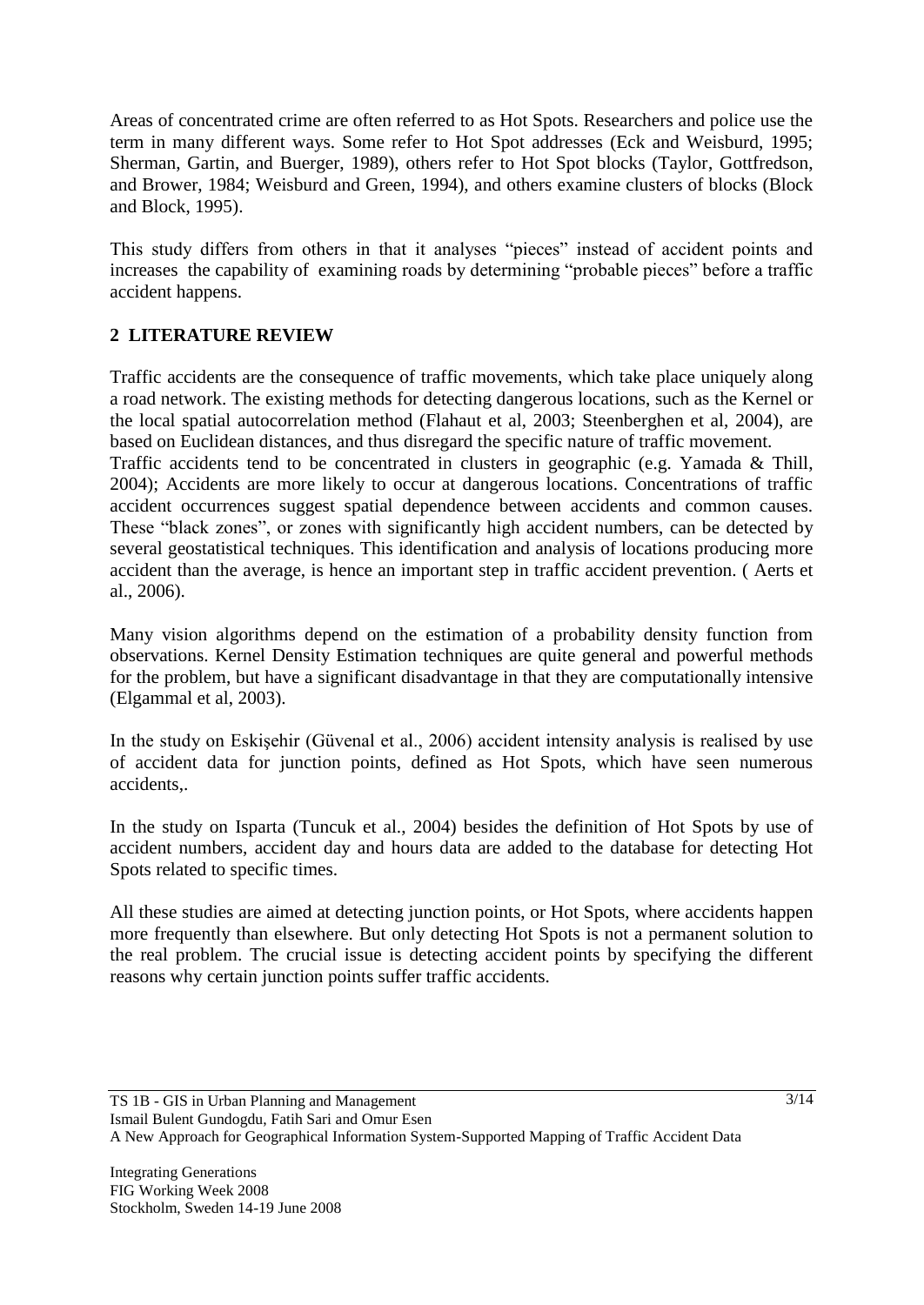## **3. MATERIAL AND METHODS**

Konya is not only the largest province of Turkey in the context of territorial size but also has the longest road network, with a 2957 km state road in a country with a total of just 61 939 km of roads.. It lies eighth in the context of accident rates, third in the context of mortality rates and fifth in the context of numbers of injuries, according to statistics for 2006.

In this paper data relating to the duty area of the District Traffic Agency of Konya province for the last ten years were studied in order better to clarify GIS-supported studies to prevent traffic accidents. Total length of the related highways is 724 km and urban roads have 103 junction points. Figure 1 deals with satellite-image digitised roads which relate to the project.



Figure 3-1: Location of the related highways (7 routes)

Since Konya is almost exactly in the middle of Turkey, it can be designated as a junction point where all territories of the country are linked to each other. The city, which was the capital of the Seljuk Empire, has significant historical importance that attracts a great number of both foreign and native tourists resulting in increased in Turkey, which commonly employs highways for transportation. On the other hand, the province of Konya has a smooth topography without any rough regions. Being so straight, the highways in Konya make it possible to drive even faster.

### Data evaluation

Accident records for the last ten years have been obtained from Konya Police Department and loaded into the database on MS Access to set up the GIS-based application. 7 existing routes were digitised initially. Route numbers where the accidents occurred, together with km, date,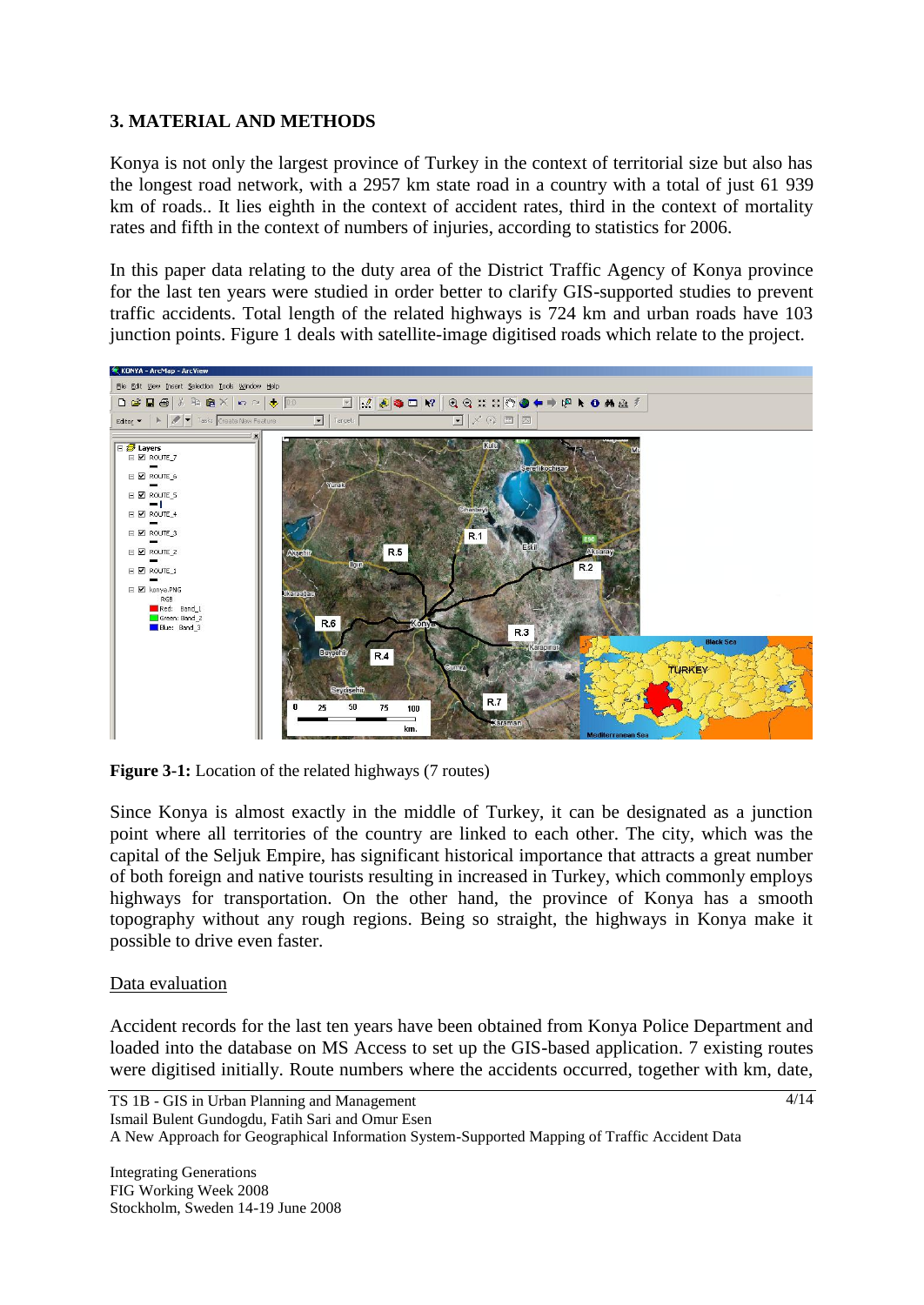time, weather conditions, types of vehicle, numbers of deaths and injuries and estimated damage, were all entered so that analyses from many perspectives could be carried out. For defining routes, digitisation and analyses were performed on the software "Arc GIS 9.2" by use of maps with a scale of 1/25 000. Thus, the routes where the Hot Spots would be fixed were determined. Roads were digitised with maps on a scale of 1/25 000 and defined with a WGS84 coordinate system. Hence, the study was based on real coordinates and lengths. That is to say, maps were digitised completely and accurately, which made it possible to update the accident database easily and to add GPS coordinates later. Compatible input of detailed information about 3856 accidents was the most time-consuming part of such a study. 2137 accident data of 103 junction points in urban areas were used to represent Probable Hot Spots by use of Kernel Density Estimation.

## **3.1.HPCS Method**

Scrutiny of traffic accidents shows that do not constitute just one event at just one point. For this reason, it would be wrong to consider only one point in determining Hot Spots. Assessment of HPCSs would be more a precise guideline for studying risk factors and accident regions together in linear clusters.Dufays et al."s (2004) study is about the disadvantages and advantages of two-dimensional clusters and linear clusters. The following advantages and disadvantages were found when both techniques were applied to accident clustering in an urban environment (Figure 2).

## Advantages of two-dimensional clusters

In an urban environment with a dense road network, accident locations are frequently based on proximity characteristics. In these environments, two dimensional clusters may suggest causal relationships. An example is the identification of accident concentrations near schools.

### Disadvantages of two-dimensional clusters

With two-dimensional clustering techniques, the specificity of traffic flows is not taken into account. On roads with clear traffic characteristics, two-dimensional clusters may even give a false impression of a spatial distribution of accidents. The identification of spatial clusters by means of circles with a fixed radius creates a problem near the margins of the grid. In grid cells closer to the edge than the diameter of the search radius, the number of points is not computed for the totality of the circle.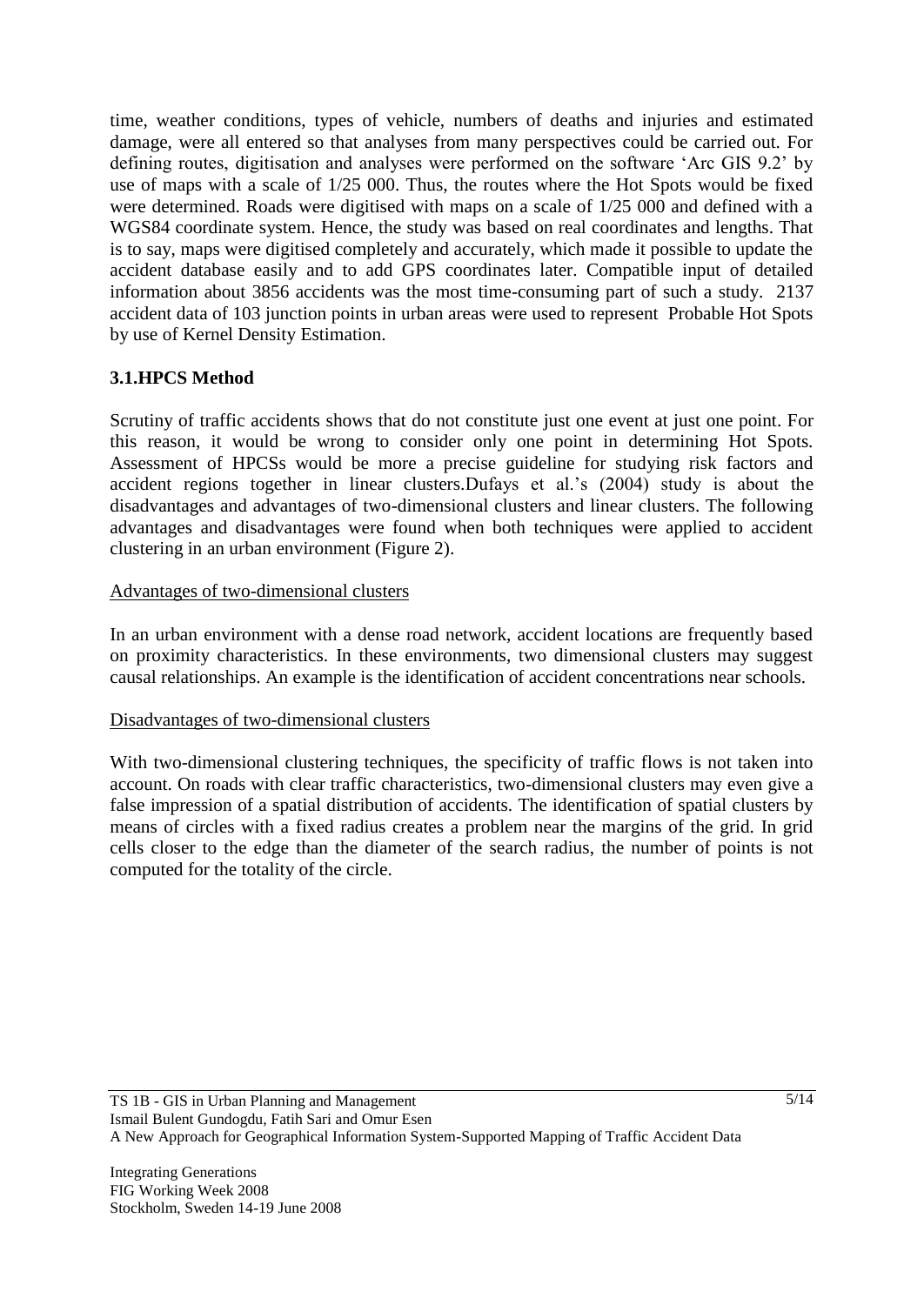

Figure 3-2: Hot pieces (HPCS) on the roads (zoomed 3 views)

### Advantages of linear clusters

Linear clusters give a representation which is consistent with the linear flow of traffic. By computing the linear clusters on routes representing traffic flows, the concentrations of accidents are related to connectivity. This may suggest causal dependence. An example is the location of accident clusters on routes connecting industrial sites with major highways.

#### Disadvantages of linear clusters

In the linear method, edge problems occur at the end of each road. For points located closer to the end of the segment than the search radius, no accidents are counted beyond the end of the segment, thus distorting the concentrations near the edges. Without this adjustment, an artificial concentration is created due to double counts of accidents near intersections. Because the roads were combined into routes, the edge problem is reduced to the end of each route. In an urban environment with a dense road network, however, identification of meaningful routes may not be straightforward.

Considering to the advantages of Hot Pieces, in this study, the roads are divided into 1 kilometer pieces in highways and 724 pieces are examined as linear clusters for every pieces. In this study, The highway routes and statistical analysis examined separately so the disadvantages of linear clusters will not affect the results. Related results can be shown in Figure 2.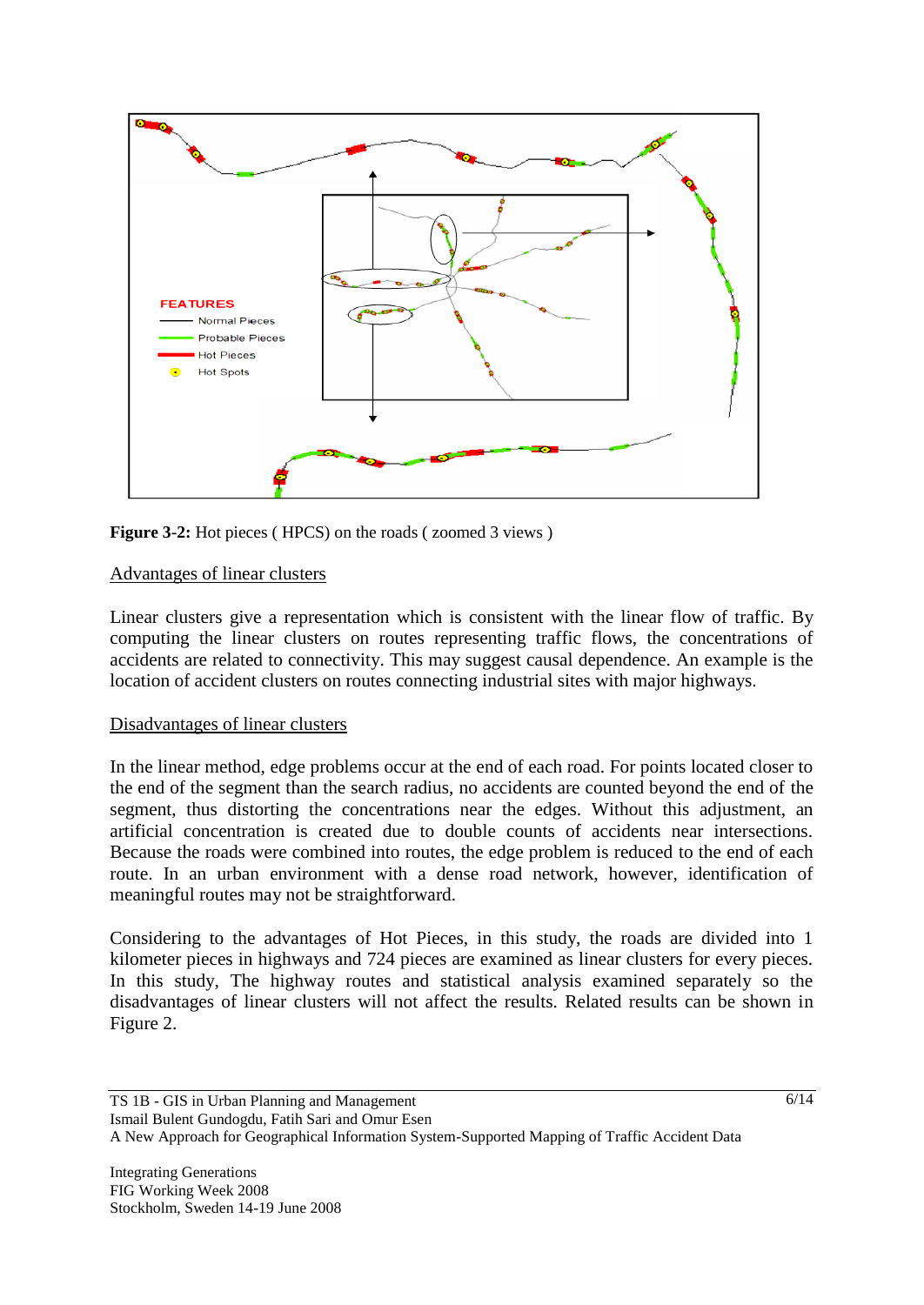#### **3.2. PRHS Method**

One of the most vital and important innovations of this study is Probable Hot Spots (PRHS). The basic goal of PRHS is to anticipate and prevent premature accidents. Given the purpose for determining Probable Hot Spots, in this chapter two kinds of statistical analysis methods are used. These are Getis Ord Gi and Kernel Density Estimation. The details of determining Probable Hot Spots and Hot Spots are discussed below.

#### Getis Ord Gi:

This analysis technique is the most utilized method for detecting Hot Spots on highways. The statistics Gi and Gi\*, introduced by Getis and Ord (1992) for the study of local patterns in spatial data, were extended and re-written in 1995.

$$
G_i^*(d) = \frac{\sum_{j} w_{ij}(d) x_j - W_i^* \overline{x}^*}{s^* \left\{ \left[ \left( n S_{1i}^* \right) - W_i^{*2} \right] / (n-1) \right\}^{1/2}}
$$

Where  $w_{ij}$  (d) is a spatial weight vector with values for all cells j within distance d of target cell i,  $W_i^*$  is the sum of weights,  $S_{1i}^*$  is the sum of squared weights and  $s^*$  is the standard deviation of the data in the cells.

In the Getis Ord Gi method, the probability of being a Hot Spot'value must be higher than 1,645 threshold value which is obtained from  $z=(x_i-x_0)/s$  related with F normal distribution table according to 95% probability. In Figure 3, 1,645 threshold value( get from t distribution table) is shown as a red line and 1,000 Probable Hot Spot threshold value is shown as a green line. The points are called Probable Hot Spots, which have a value between 1,645 and 1,0345. The Probable Hot Spots threshold value depends on the accident numberand the scale of the project.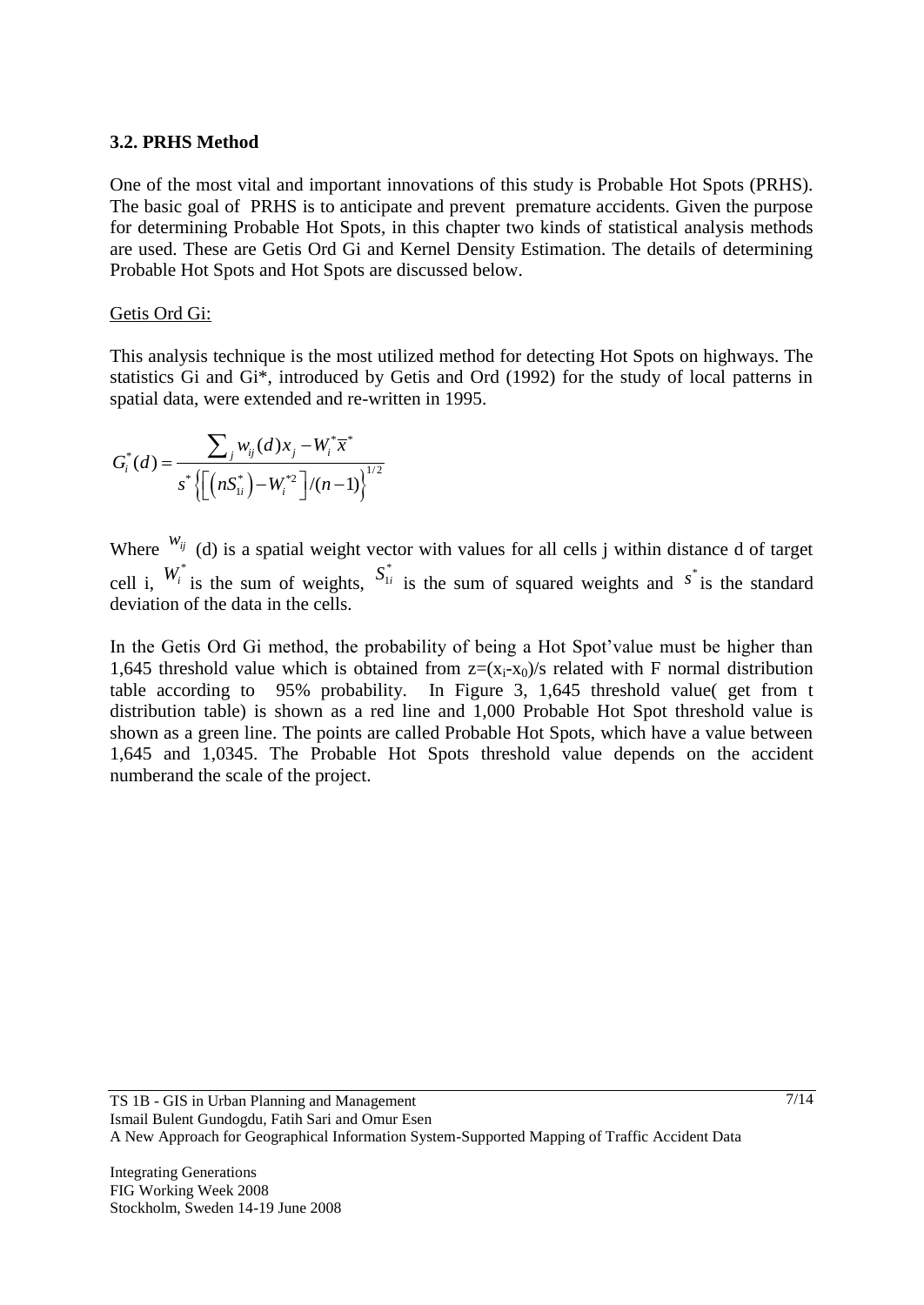

**Figure 3-3:** Gi values on junctions calculated by accident number.

Figure 4 represents Probable Hot Spots of junction points in Konya"s urban area which are obtained by Kernel Density Estimation. This method is used for determining and representing Probable Hot Spots owing to the ease with which it can be applied to analysis of road networks like urban roads.



**Figure 3-4:** Relations of probable Hot Spots with normal Hot Spots on junction points by Getis Ord Gi.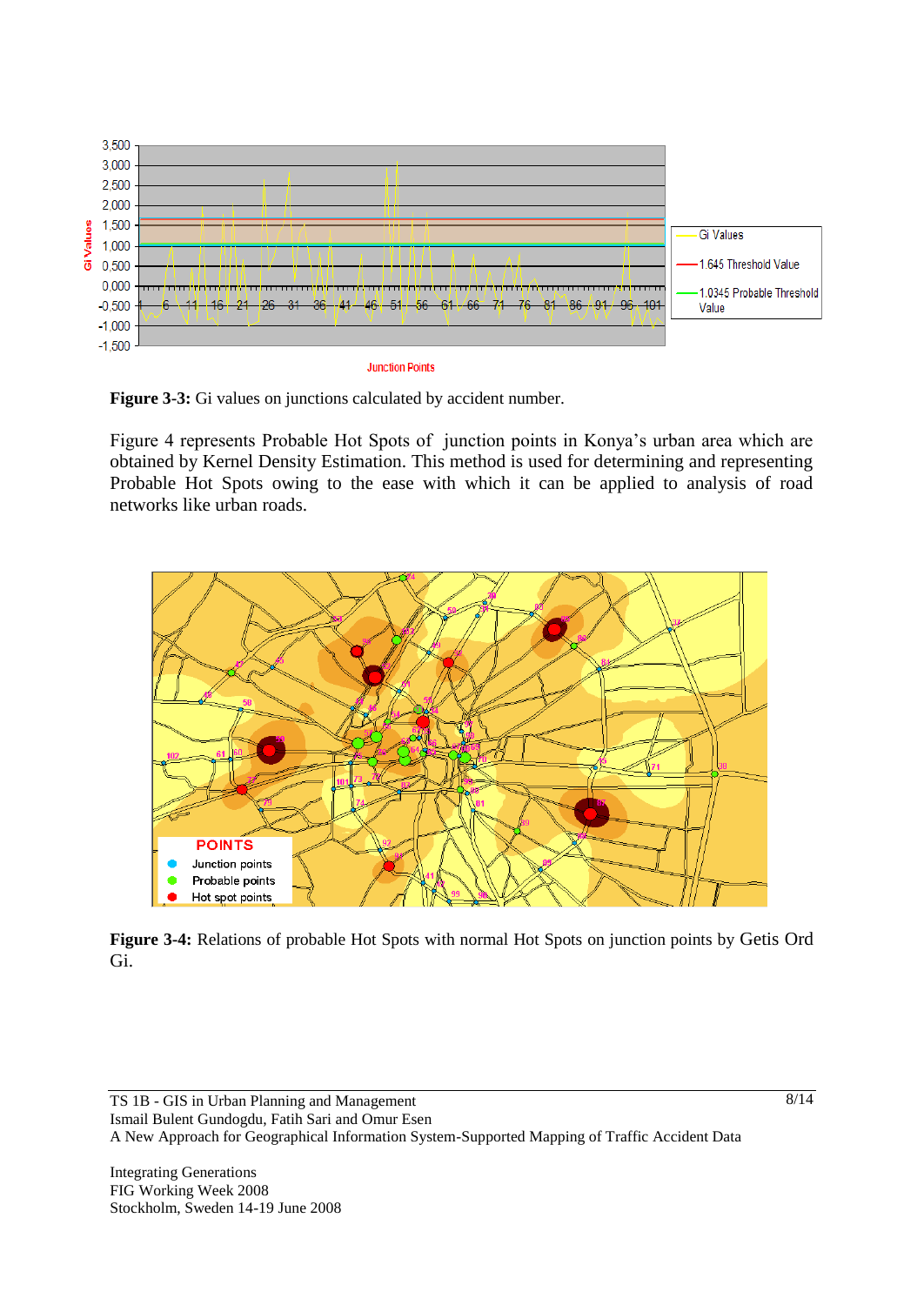### Kernel Density Estimation

The Kernel method introduced by Rosenblatt (1956) has received considerable attention in nonparametric estimation of probability densities ( Wu et al, 2002).

Kernel Density Estimation has been a popular technique for analysing one and twodimensional data; see Bowman and Azzalini (1997), Scott (1992), Simono (1996), Wand and Jones (1995) for examples. Density estimates provide useful information about features in the data ( Duong et al., 2007).

The existing spatial clustering techniques have disadvantages when applied to a road network instead of a single road segment. The Kernel method results in a grid over the total study area with a dangerousness measure for each grid cell, even if there is no road in the grid cell. This gives the false impression of large extents for the black zones. The local spatial autocorrelations method requires the aggregation of accidents in Basic Statistical Units (BSU"s) (Flahaut et al, 2002).

Kernel Density Estimation is able to quickly and visually identify hotspots from large datasets and therefore provide a statistical and aesthetically satisfactory outcome. The advantages of these surface representations particularly of road accidents are that they can provide a more realistic continuous model of accident hotspot patterns reflecting the changes in density which are taken difficult to represent using geographically constrained boundary basin models such as the transport network or census tracts. Over the years there have been a number of spatial tools developed which help in the understanding of the changing geographies of point patterns. The most promising of these tools is Kernel Density Estimation (Sabel et al 2005).

In Figure 5, Probable Hot Spots are represented by use Getis Ord Gi, owing to the good facilities for applying this method to the highways. The numbers represent accident numbers and kilometres.



**Figure 3-5:** Representation of different feature pieces with accident number

9/14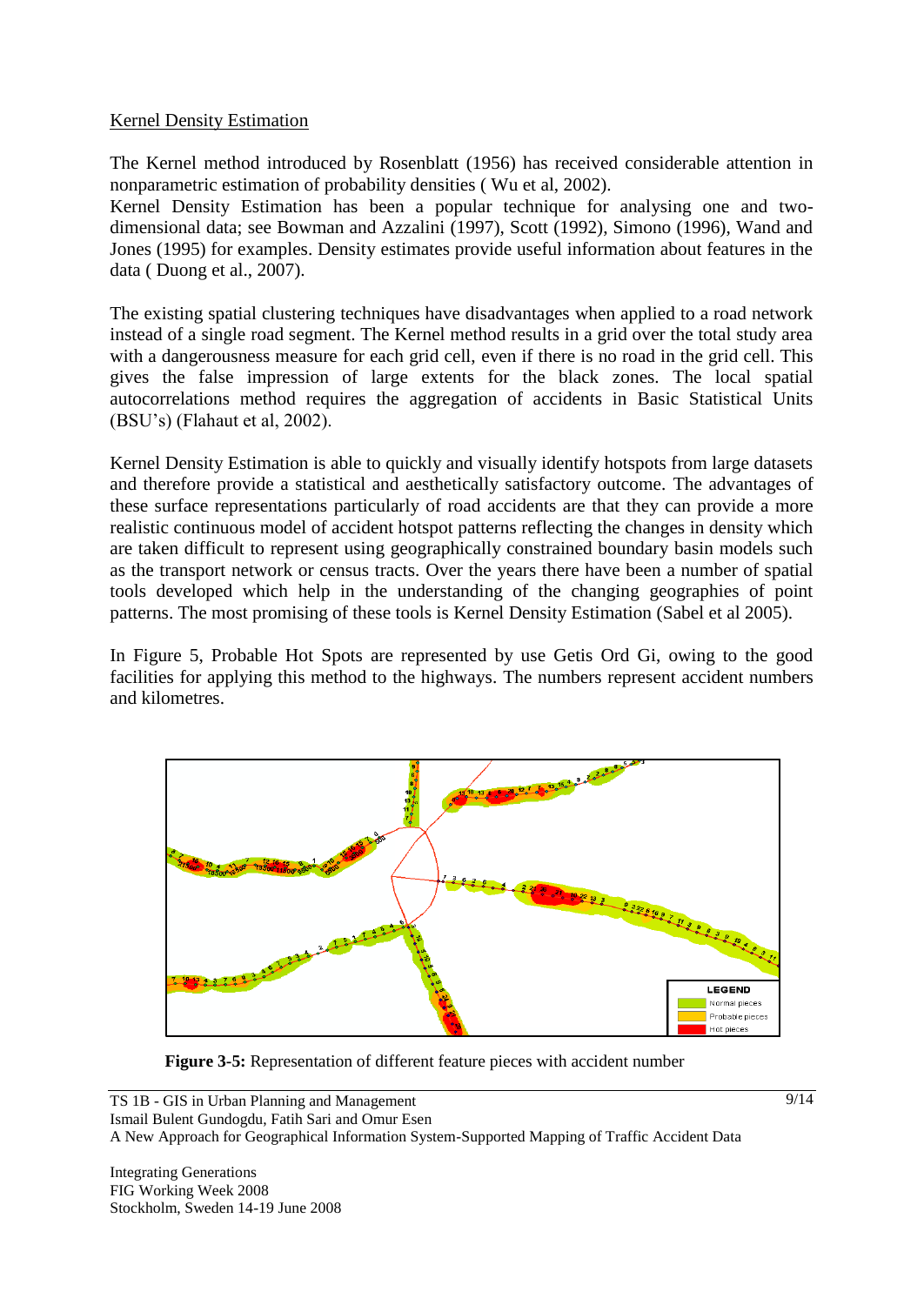There are many advantages to the use of Kernel Density Estimation as opposed to statistical hotspot and clustering techniques such as K-means. The main advantage for this particular method lies in determining the spread of risk of a accident, outlined earlier. In defining a cluster one is overlooking the buffer around it which will ultimately possess a degree of risk of accident for the people who enter it. This degree of risk would not be measured using the clustering techniques.

Kernel; Distribution with density function  $p(x)$ , an estimate  $\hat{p}(x)$  of the density at x can be calculated using

$$
\hat{p}(x) = \frac{1}{N} \sum_{i=1}^{N} K_{\sigma}(x - x_i)
$$

Where  $K_{\sigma}$  is a "Kernel function" with a bandwidth (scale)  $^{\sigma}$ .

#### **4. RESULTS**

Apart from classical illustrational techniques, Hot Pieces (HPCS) on roads divided into 1 km. segments are shown by their grading according to their numerical values. Hence, thematic illustration distinguishes them from others. The disadvantages of point representation are clear, whereas linear clusters eliminate them, thus providing us with a more sensitive analysis. Seven arteries leading into Konya, the largest province of Turkey, were studied for datacollection. Thus, we have the chance of more comprehensive involvement in problems through extensive data about the entire roads of a province and not just data for a single roadsegment.

Another aspect of this study is that beside investigation of Hot Spots by means of data of previous years" accidents, Probable Hot Spots (PRHS) were illustrated and highly-potential Hot Spots were determined. These latter are candidates for Hot Spots in the near future. So premature accident can be anticipated easily. Table 1 shows that number of probable hot spots which will be hot spot how many accidents later.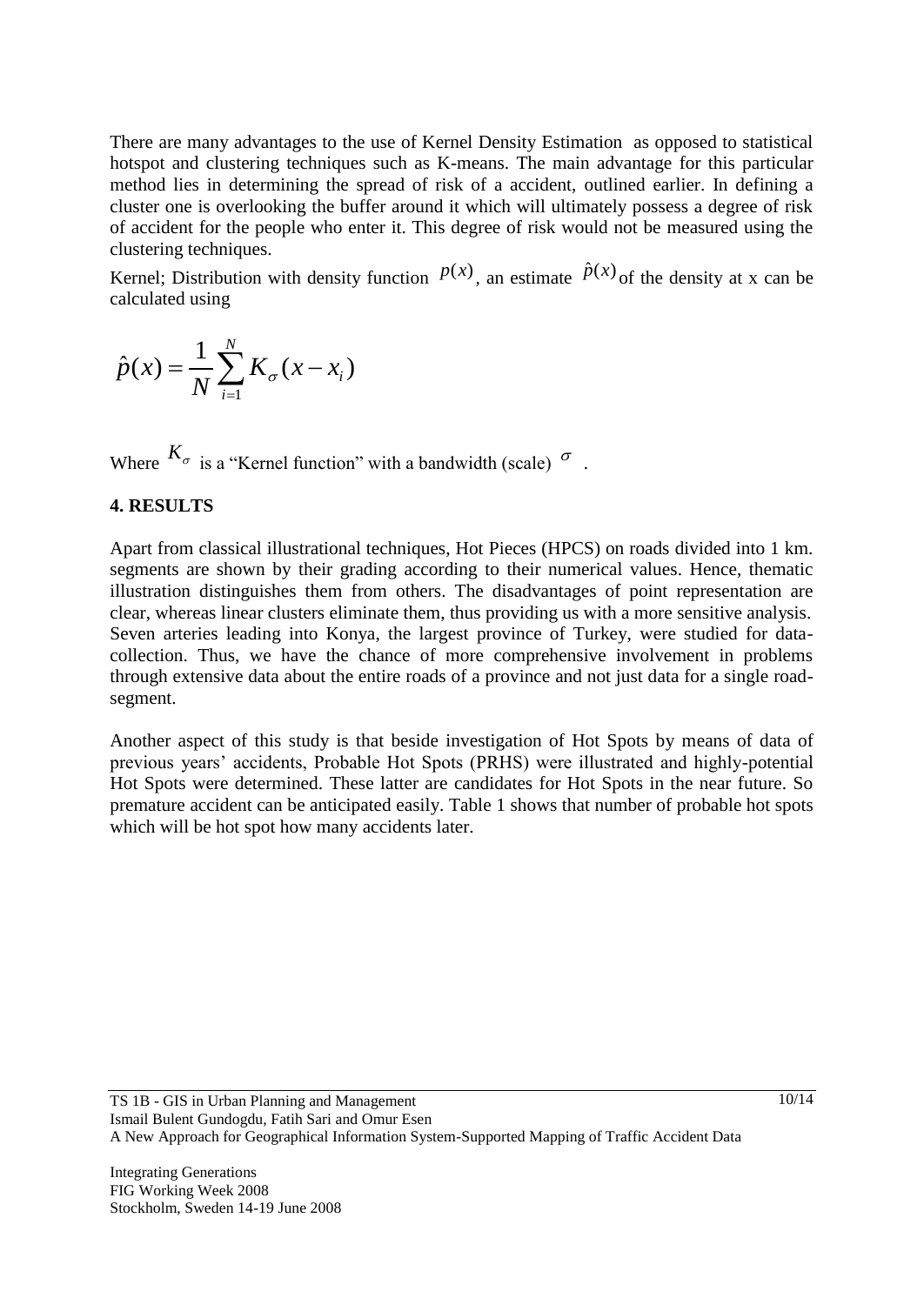#### **Table 1** Relation of between PRHS number and necessary accident number to be Hot Spot

|                     | Necessary accident number to be Hot Spot |                |         |       |         |       |               |               |         |       |         |         |                             |       |         |                |
|---------------------|------------------------------------------|----------------|---------|-------|---------|-------|---------------|---------------|---------|-------|---------|---------|-----------------------------|-------|---------|----------------|
| <b>PRHS</b><br>Numb | Urban area<br>junctions                  |                | Route 1 |       | Route 2 |       | Route 3       |               | Route 4 |       | Route 5 |         | Route 6                     |       | Route 7 |                |
| er                  | $1-3$                                    | $4-6$          | $1 - 3$ | $4-6$ | $1 - 3$ | $4-6$ | $1 - 3$       | $4 - 6$       | $1-3$   | $4-6$ | $1 - 3$ | $4 - 6$ | $1-3$                       | $4-6$ | $1 - 3$ | $4-6$          |
|                     |                                          |                |         |       | 2       |       | 2             | 2             |         |       |         | 2       |                             |       |         |                |
| $\overline{2}$      |                                          |                |         |       |         |       |               |               |         |       |         |         |                             |       |         | 4              |
| 3                   |                                          |                |         |       |         |       |               |               |         |       |         |         |                             |       |         |                |
| $\overline{4}$      |                                          |                |         |       |         |       |               |               |         |       |         |         |                             |       |         |                |
| 5                   |                                          |                |         |       |         |       |               |               |         |       |         |         |                             |       |         |                |
| Total               |                                          | $\mathfrak{D}$ |         | 3     | 3       |       | $\mathcal{D}$ | $\mathcal{F}$ | 3       | ി     | 3       | ∍       | $\mathcal{D}_{\mathcal{L}}$ |       |         | $\overline{4}$ |

In the table every "x" sign represents the necessary PRHS traffic accident number which identifies Hot Spots in the future.

In this table, accident numbers are grouped into two: (1-3), (4-6). (1-3) group shows the necessary PRHS accident number which is a first priority for attention. In the same mean (4-6) group has second priority. This table shows the points that need urgent preventative measures. These results have great importance for accident prevention.

#### **REFERENCES**

- **Aerts , K., Lathuy a, C., Steenberghen T., Thomas I., 2006**. 19th ICTCT workshop Proceedings SESSION 4: Spatial clustering of traffic accidents using distances along the network.
- **Arslan, F., 2007.** Emniyet Genel Mudur Yardimcisi. <http://www.trafik.gov.tr/icerik/bildiriler/A6-87.doc>
- **Biley, T. C., and Gatrell, A. C., 1996.** Interactive Spatial Data Analysis (Harlow, UK:Longman).
- **Block, R., and Block C., 1995.** "Space, Place and Crime: Hot Spot Areas and Hot Place of Liquor-Related Crime." In J.E. Eck and D. Weisburd (eds.), Crime and Place(vol. 4, pp. 145–184). Monsey, NY: Criminal Justice Press.
- **Bowman, A. W. and Azzalini, A. , 1997.** Applied Smoothing Techniques for Data Analysis. Oxford University Press, Oxford.
- **Dufays, T., Steenberghen, T., Flahaut, B., Thomas, I., 2004.** Intra-urban location and clustering of road accidents using GIS:a Belgian example. International Journal of Geographical Information Science. 18,169-181
- **Duong, V., 2007.** Feature Signi<sup>-</sup>cance for Multivariate Kernel Density Estimation Tarn Duong, Arianna Cowling, Inge Koch & M. P. Wand School of Mathematics & Statistics University of New South Wales Sydney, Australia.
- **Eck, J.E., and D. Weisburd, 1995.** "Crime Places in Crime Theory." In J. E. Eck and D. Weisburd (eds.), Crime and Place (vol. 4, pp. 1–33). Monsey, NY: Criminal Justice Press.
- **Elgammal, A., Duraiswami, R and Larry S. D., 2001.** "Efficient computation of kernel density estimation using fast gauss transform with applications for segmentation

TS 1B - GIS in Urban Planning and Management

Ismail Bulent Gundogdu, Fatih Sari and Omur Esen

A New Approach for Geographical Information System-Supported Mapping of Traffic Accident Data

Integrating Generations FIG Working Week 2008 Stockholm, Sweden 14-19 June 2008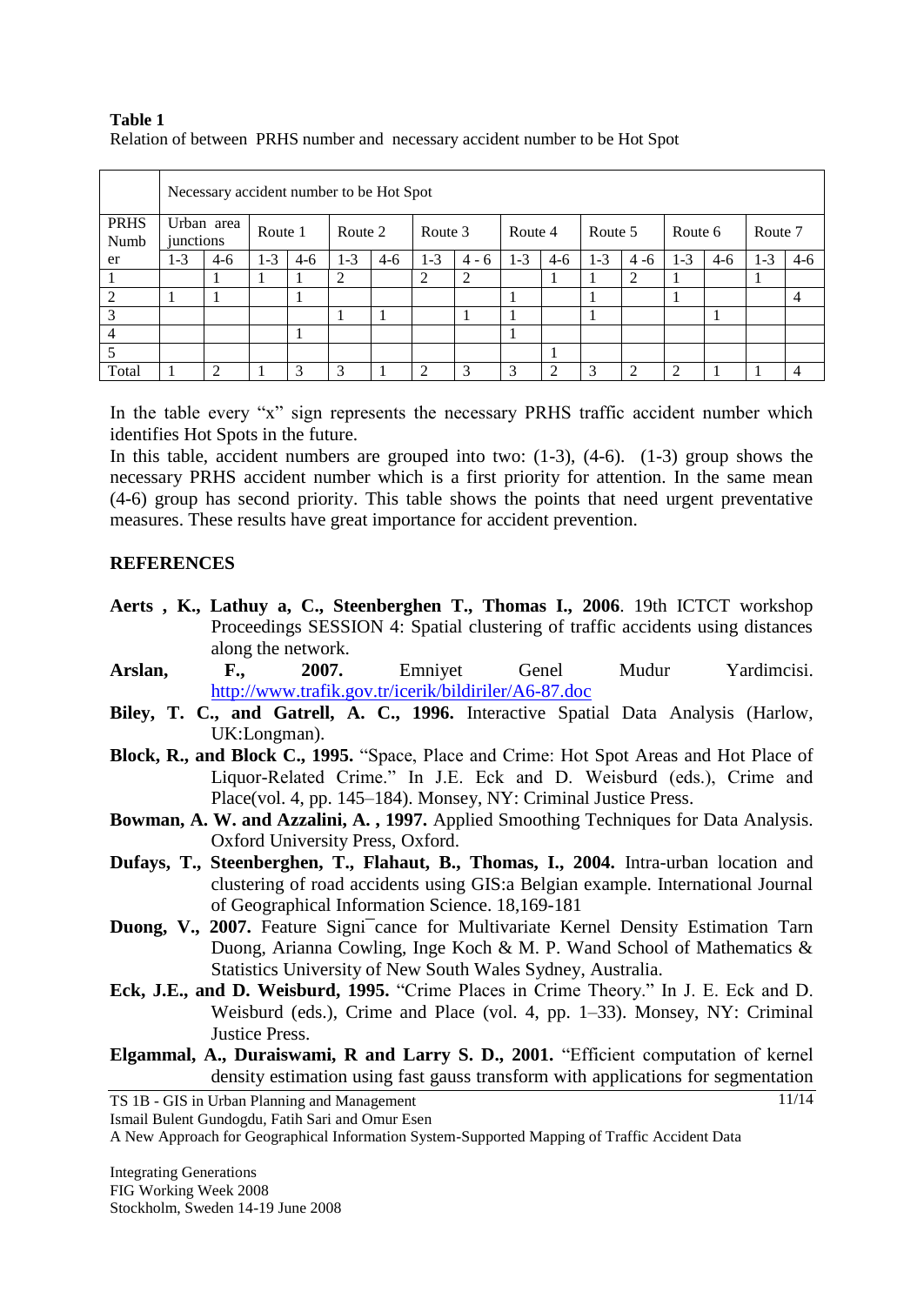and tracking," in Proc. Of IEEE 2nd Int. workshop on Statistical and Computational Theories of Vision, Vancouver..

- **Flahaut, B., Thomas, B., 2002.** Identifier les zones noires d'un reseau routier par l"autocorrelation spatiale locale – Analyses de sensibilité et aspects operationnels, Revue internationale de Géomatique, 12:245–261.
- **Guvenal, B., Cabuk, A., Yavuz, M.I., 2006.** Trafik Kazalarinin Azaltilmasi Amaciyla Cografi Bilgi Teknolojilerinden Yararlanilmasi, 3. Cografi Bilgi Sistemleri Bilisim Gunleri, Fatih Universitesi, Istanbul.
- **Hilakivi, I., Veilahti, J., Asplund, P., Sinivuo, J., Laitinen, L., Koskenvuo, K., 1989.** A 16-factor personality test for predicting automobile driving accidents of young drivers. Accid. Anal. Prev. 21 (October (5)), 413–418.
- **Ord, J.K., Getis, A., 1995.** Local Spatial Autocorrelation statistics: Distribution issues and an application. Geographical analysis. 27 (4):286-306.
- **Rathinam, C., Nair, N., Gupta, A., Joshi, S., Bansal, S., 2007.** Self-reported motorcycle riding behaviour among school children in India. Accident Analysis and Preventation. 39, 334–339
- **Rutter, D.R., Quine, L., 1996.** Age and experience in motorcycling safety. Accid. Anal. Prev. 28 (January (1)), 15–21.
- **Sabel, C., Kingham, S., Nicholson, A. and Bartie, P., 2005.** Road Traffic Accident Simulation Modelling - A Kernel Estimation Approach. In The 17th Annual Colloquium of the Spatial Information Research Centre University of Otago, Dunedin, New Zealand, pp. 67-75.
- **Scott, D. W., 1992.** Multivariate Density Estimation: Theory, Practice, and Visualization. John Wiley & Sons Inc., New York.
- **Sherman, L.W., Gartin, P.R., and Buerger M.E., 1989.** "Hot Spots of Predatory Crime: Routine Activities and the Criminology of Place." Criminology, 27(1), 27–55.
	- Simono, J. S., 1996. Smoothing Methods in Statistics. Springer-Verlag, New York.
- **Steenberghen, T., Dufays, I. Thomas, I., Flahaut, B., 2004.** Intra-urban location and clustering of road accidents using GIS: a Belgian example, International Journal of Geographical Information Science, 18(2):169-181.
- **Taylor, R.B., Gottfredson, S.D., and Brower S., 1984.** "Block Crime and Fear: Defensible Space, Local Social Ties, and Territorial Functioning." Journal of Research in Crime and Delinquency, 21, 303–31.
- **Wand, M. P. and Jones, M. C., 1995.** Kernel Smoothing. Chapman and Hall Ltd., London.
- **Weisburd, D., and L. Gren, 1994.** "Defining the Street Level Drug Market." In D.L. MacKenzie and C. Uchida (eds.), Drugs and Crime: Evaluating Public Policy Initiatives. Thousand Oaks, CA: Sage Publications.
- **Wu, W.B., Mielniczuk, J., 2002.** Kernel Density Estimation For Linear Processes. The Annals of statistics. Vol 30 No.5, 1441-1459
- **Tuncuk, M., Karasahin. M., 2004.** Cografi Bilgi Sistemleri Kullanilarak Trafik Kaza Kara Noktalarinin Tespiti: Isparta Örnegi, 3. Cografi Bilgi Sistemleri Bilisim Günleri, Fatih Universitesi, Istanbul.
- **Yamada, I & J.-C. Thill, 2004.** Comparison of planar and network K-functions in trafficaccident analysis, Journal of Transport Geography, 12:149–158.

Ismail Bulent Gundogdu, Fatih Sari and Omur Esen

A New Approach for Geographical Information System-Supported Mapping of Traffic Accident Data

TS 1B - GIS in Urban Planning and Management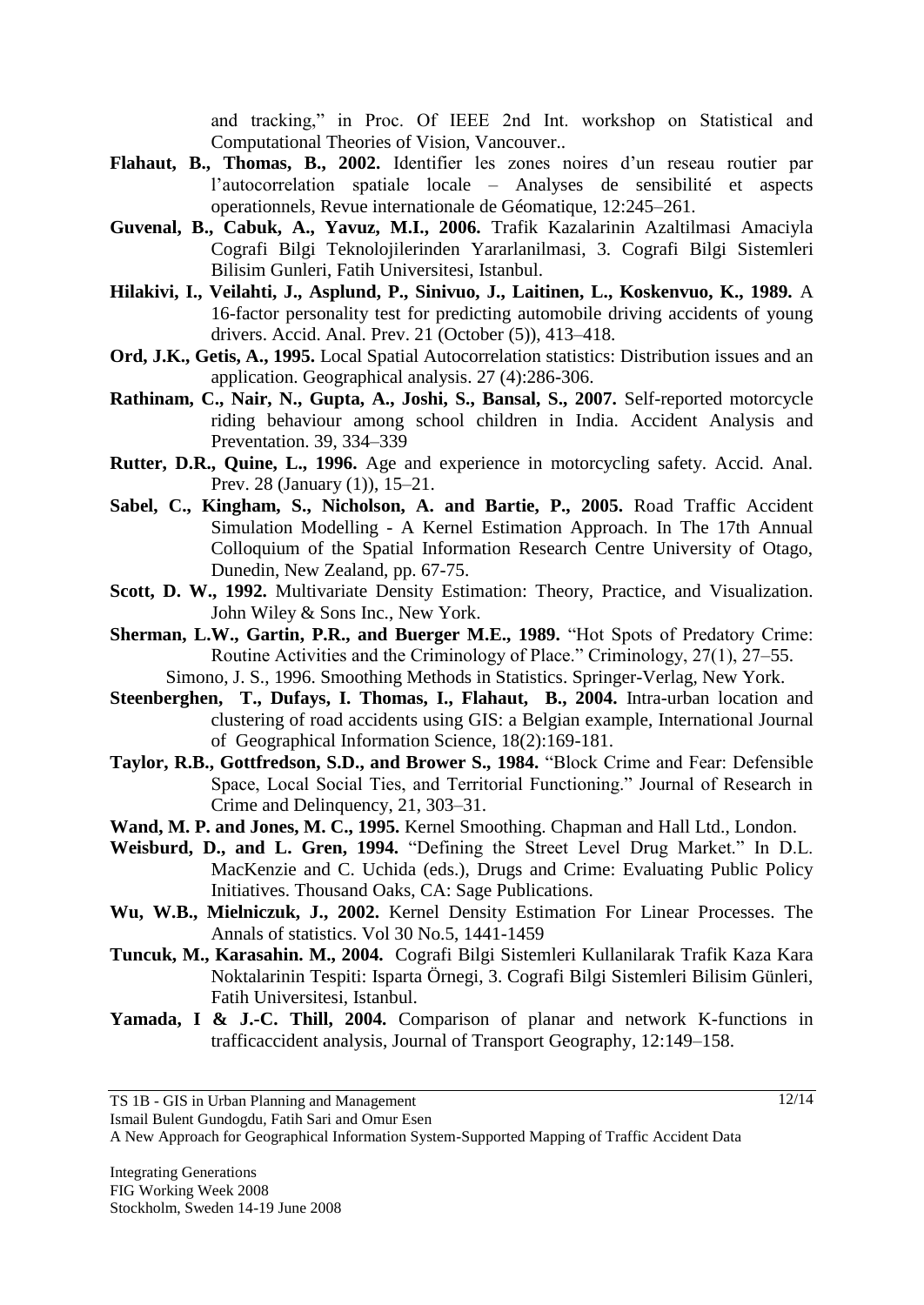**Yomralıoglu, T., 2002.** Cografi Bilgi Sistemleri.Temel kavramlar ve uygulamalar. 2. Baski, pp:36, Trabzon. ISBN 975-97369-0-X

### **BIOGRAPHICAL NOTES**

**Dr. Ismail Bulent Gundogdu,** born in 1968. Graduated in 1989 as First rank in Surveying and obtaining doctorate degree in 1997. 1991-1993 Lecturer, 1998- Assist.Prof.Dr. in Selcuk University, Engineering and Architecture Faculty, Konya/Turkey. More than 35 published paper,1 book, 2 CD about cartography, computer aided design, GIS etc. 2005-2006 Head of Cartography Department Division. Memberships of Chamber of Turkish Surveying Engineers. Interestings: Cartography, Visualisation, Multimedia Cartography, Delphi programming, Image proccessing.

#### **Omur Esen**

2005- Expert in Selcuk University Construction Offices Presidency. Konya/Turkey. PhD student in Cartography Department. Memberships of Chamber of Turkish Surveying Engineers.

### **Fatih Sarı**

2007- Master Student in Selcuk University, Engineering and Architecture Faculty, Cartography Department, Konya/Turkey. Memberships of Chamber of Turkish Surveying Engineers.